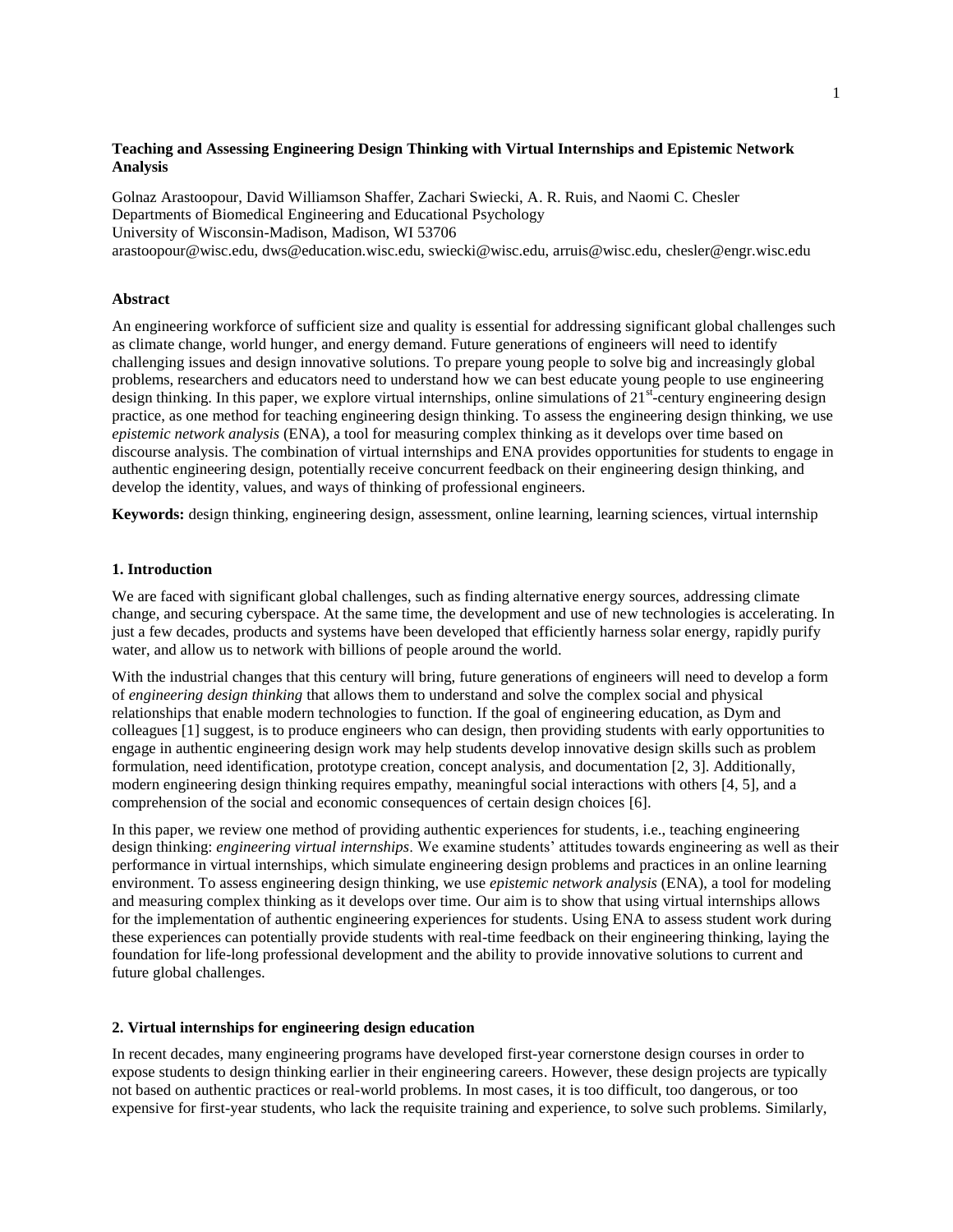internships, cooperative research programs, and other work-based learning opportunities, which help students begin to form the identity, values, and habits of mind of professional engineers, are often inaccessible to first-year students because they do not yet have the skills and knowledge to contribute to professional engineering work. Even when internships are available, the quality of mentoring is variable, some do not provide students with opportunities to do authentic engineering design work, and there are not enough high-quality internships to meet the needs of the engineering undergraduate population [7]. Furthermore, in both cornerstone design courses and internships, it is difficult to assess whether students are learning to solve engineering design problems in the way professional engineers do [8, 9].

Our prior research [10–19] has shown that engineering virtual internships, which are online simulations of authentic engineering design practice, can address these challenges. For example, in the virtual internship *Nephrotex* [17], first-year students work as materials engineering interns at a fictitious biotechnology company to design an ultrafiltration membrane for hemodialysis equipment. Interns work both individually and in teams, performing tasks that they would do in an ideal internship: reading and analyzing research reports, designing and performing experiments, responding to client and stakeholder requirements, writing reports, and proposing and justifying design prototypes, all within a self-contained workplace simulation. Thus, a key aspect of this particular engineering virtual internship is the ability to participate in several iterations of the engineering design process in the context of a realworld design problem.

The activities and team interactions all take place through the web-based platform that supports the internship. Interns begin by logging into the company portal, which includes email and chat tools. They send and receive emails to and from their supervisor and use the chat window for instant messaging with other team members and their assigned design advisor. The design advisors are trained engineering senior undergraduate students, graduate students, or instructors playing the role through the company portal. These players log on to the system during the scheduled class sessions, mentor interns via chat, and monitor the interactions between interns and characters in the virtual internship that are automated by the system (non-player characters). Outside of scheduled class sessions, interns can log on to do work outside of class and design advisors can log on to assess interns' in-class and out-ofclass work. There is one design advisor assigned to every 25 interns.

Interns at Nephrotex prepare for the design task by examining company research reports based on actual experimental data on a variety of polymeric materials, chemical surfactants, carbon nanotubes, and manufacturing processes. After collecting and summarizing research data, they begin the actual design process using the simulated engineering drawing tool (figure 1a). First individually and then in teams, interns develop hypotheses based on their research, test these hypotheses in the provided design space, and analyze the results provided. The design space in *Nephrotex* is constrained, meaning that interns choose from a fixed (and pre-determined) set of design inputs. The space contains four input categories and five output categories (figure 1b); there are 570 devices with unique performance results that can be designed in *Nephrotex* [20]. The design space is also fully mapped, meaning that performance criteria exist for all 570 device options available. Importantly, however, students cannot access performance criteria for all devices; each student can only query the system for performance criteria for twenty-five unique device designs.

Interns also learn about internal consultants within the company who have a stake in the outcome of their prototype design. These consultants value different outputs, which are essentially performance criteria. Each of the five internal consultants in *Nephrotex* prioritizes two output parameters and identifies specific threshold values for each output. For example, the clinical engineer would like a high degree of biocompatibility and high flux, while the manufacturing engineer would like a device with high reliability but low cost. The consultants' concerns are often in conflict with one another (e.g., as flux increases, cost also increases), reflecting the conflicting demands common in professional engineering design projects.

In the first half of the internship, students in teams test five devices. During the second half of the internship, interns switch teams and inform their new team members of the research they have conducted and results they have obtained thus far. In the new teams of five, interns test five more devices (for a total of twenty-five devices tested), analyze the second iteration of results, and decide on a final prototype. During the final days of the internship, interns present their prototypes and justify their design decisions. They then complete an exit interview, which includes survey questions about their attitudes towards the engineering profession.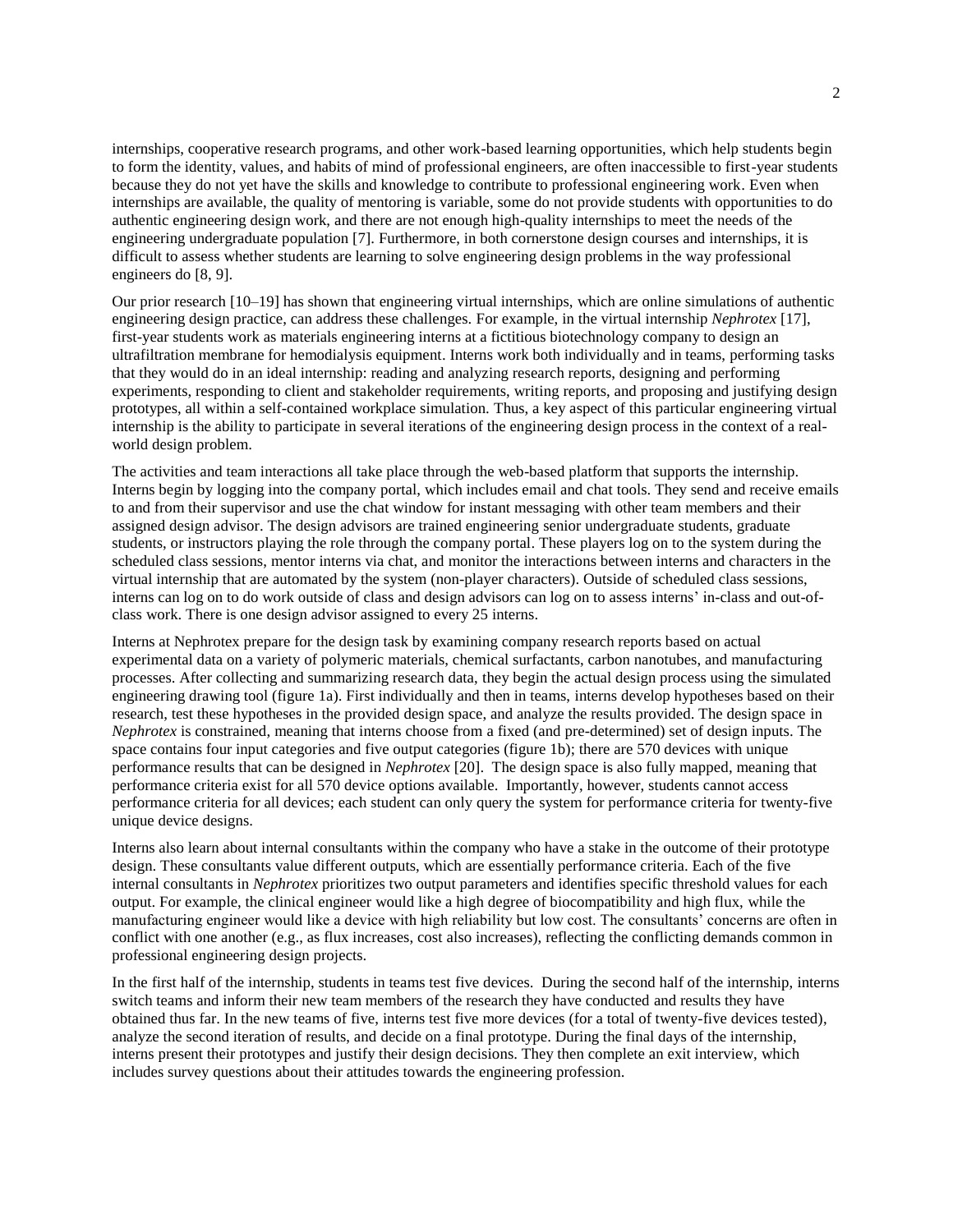Virtual internships such as *Nephrotex* thus enable first-year undergraduates to experience authentic engineering design practice, with professional mentoring and real-time feedback, in a realistic, collaborative learning environment. Although the design spaces are fully mapped, students work with authentic design problems with many feasible design choices. In turn, students must justify their particular design choices and tradeoffs.

Participating in a virtual internship give students the opportunity to (a) engage in meaningful, consequential engineering design practice; (b) frame, investigate, and solve a complex engineering design problem; and (c) begin to see themselves not as engineering students but as student engineers. Because all student and mentor actions and interactions occur in a closed system, they can be automatically recorded in log files, allowing for analysis of learning outcomes and processes and of the extent to which students are developing, in addition to core engineering knowledge and competencies, the identity, values, habits of mind, and other attributes of professional engineers.

### **3. Developing and assessing engineering design thinking**

Assessing the development of engineering design thinking is a significant challenge. Existing education standards, such as the ABET [21] standards, offer little help. ABET criterion 3c, for example, states that students, upon completing a bachelor's degree in engineering, should display "an ability to design a system, component, or process to meet desired needs within realistic constraints such as economic, environmental, social, political, ethical, health and safety, manufacturability, and sustainability." Typical of existing standards, this provides guidance neither on how to help students develop this competency (i.e., curriculum design) nor on how to determine if students have met this goal (i.e., assessment). In one study centering on ABET standards, McKenzie and colleagues [22] developed and implemented a large-scale survey interviewing senior capstone course instructors about their engineering design assessment methods. Faculty members expressed that ABET criteria are not well assessed in capstone courses and wanted assistance developing assessment tools. Regarding their practices in the classroom, faculty responded that "they lacked information and know-how to develop assessments for all users, write clear and appropriate course objectives, and determine whether assessments used in courses are as fair as desired" (p. 17).

In response to these issues, many design researchers have developed assessment tools that include surveys, pre-post tests, and rubrics for final designs and portfolios [23– 26]. For example, Safoutin and colleagues' *design attribute framework* [27] consists of a detailed list of standards that transforms the imprecise ABET learning outcomes into information that instructors could use in curriculum and assessment development. The framework provides descriptions of the various stages of the design process and identifies what is required of students at each step. For instance, they identify one component as *needs recognition*, and detail several subcomponents, such as identifying needs to be served by the design, evaluating societal needs, evaluating the cost associated with a product, and identifying target customers and markets. Safoutin and colleagues generated the design attributes from a large number of engineering design process models and from verbal protocol analysis studies, in which students were observed while engaging in a design task.

Although Safoutin and colleagues' framework and other rubrics provide items to identify design thinking, they may not accurately identify the *authentic design process*. Design thinking doesn't always follow a direct, straightforward pathway and thus, assessments that follow a linear model may not accurately capture authentic design activity or thinking. Adams and colleagues [28] agree that static, stepwise, and fixed models of learning progressions may not be useful, and instead favor dynamic and interconnected models that articulate how variations in an embodied understanding of practice reveal multiple trajectories of interconnected ways of thinking, acting, and being in the world. Saffer [29] has claimed that design thinking involves a focus on customers/users, finding alternatives, ideation and prototyping, dealing with wicked problems, possessing a wide range of subject knowledge, and exhibiting emotional understandings. He continues, "Other disciplines, I'm sure, do one or more of these at any given time. But I think it's the combination of these that mean—or should mean—when using the phrase 'design thinking."

Based on the value of interconnectedness in design thinking, we approach complex design thinking from the learning science theory of *epistemic frames* [30–32]. Epistemic frame theory suggests that the characteristics of engineering professionals' design thinking are denoted by specific patterns of connections among the knowledge, skills, values, identity, and ways of making decisions (the epistemic frame elements) that characterize authentic engineering design practice. In other words, realistic design practice is characterized not by a collection of isolated elements but by a network of them, an epistemic frame, that makes the individual elements meaningful, actionable,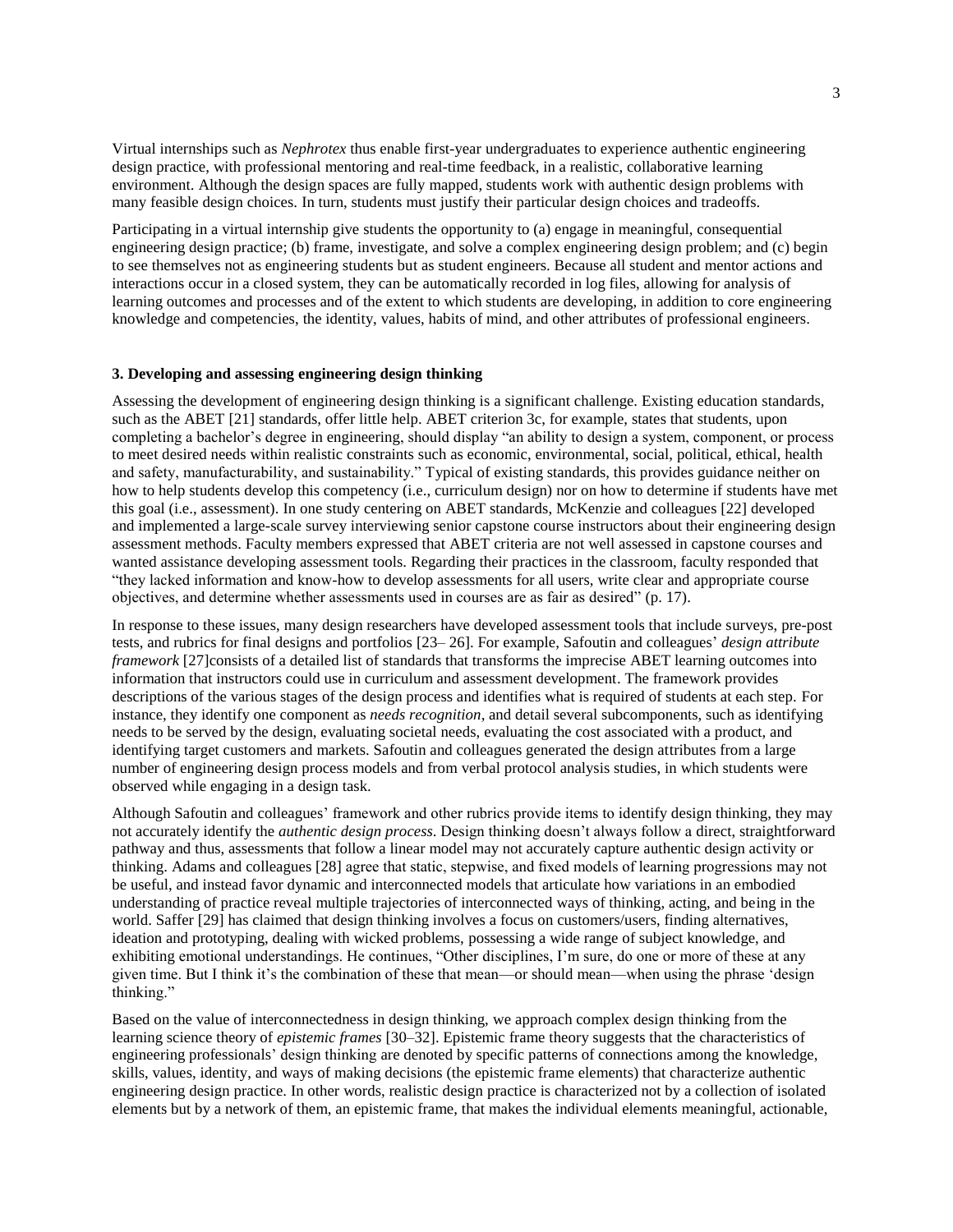and persistent. The associations that a person makes among elements in an epistemic frame can be modeled with ENA [33–38], a psychometric tool that can assess evidence from student participation in virtual internships to characterize how they think while solving a complex design problem. ENA creates a network model in which the nodes of the network represent the key epistemic frame elements from a domain. The links between these nodes quantify how often a person has *made connections* between these elements at some point in time. In this way, ENA models the development over time of an individual's epistemic frame and, in turn, quantifies and assesses their ability to think and work like professionals in the domain.

## **4. Methods**

In the fall semester of 2014, we implemented *Nephrotex* in a new introductory engineering course in which students participated in two virtual internships. Each internship lasted 7 weeks. We collected data in two forms: (1) chat logs from teams of students during the second half of the simulation in which they made their final design decisions and (2) each team's final design specifications. The data presented here were collected from two instances of *Nephrotex*. Both instances contained five teams of three to five students each, for a total of 10 teams and 46 students.

To examine the design processes that students used, we developed a coding scheme based on Safoutin and colleagues' [27] design attribute framework. The coding scheme consists of seven elements that were relevant for *Nephrotex*: problem definition, planning, management, information gathering, feasibility analysis and evaluation, selection/decision, and documentation. We coded chat discourse utterances from student teams in Nephrotex using the *nCoder* [39, 40], a validated, automated discourse coding system.

The original coding scheme consisted of fourteen elements: need recognition, problem definition, planning, management, information gathering, idea generation, modeling, feasibility analysis, evaluation, selection/decision, implementation, communication, documentation, and iteration. We selected and modified 7 of the 14 codes that were applicable to *Nephrotex* (Table 1). We removed need recognition and modeling because students are given the needs statement and the modeling tools within the internship program. We removed idea generation and implementation because students do not create a novel design or a physical prototype—all designs are virtually produced. Finally, we removed iteration and communication because students are required to iterate through two design cycles and to use the chat tool to communicate.

To investigate the relationship between the teams' design discourse networks and the quality of their final designs, we calculated a quality score for each team's final device. We assigned a quality score for each team's final device based on the number of consultant thresholds the device met. Student teams that scored below the median value were categorized as low scoring, and student teams that scored above the median value were categorized as high scoring (1 = high scoring,  $0 =$  low scoring).

Then, to determine what sorts of connections between design attributes were made by teams that generated high- or low-quality designs, we examined the ENA results for each team. The technical details of ENA have been provided elsewhere [10, 36, 39], but in short, ENA measures the connections among discourse elements, or codes, by quantifying the co-occurrence of those elements within a defined window of utterances. These windows are defined such that the utterances within a given window are assumed to be closely related topically. In virtual internships, we typically define windows in terms of the activities in the internship, such as background research or team design discussions.

More specifically in ENA, for any two codes the strength of their association in a network is computed based on the frequency of their co-occurrence in discourse. For example, the window in Figure 2a would be coded for "planning" and "selection/decision," but not for "documentation," "feasibility & evaluation," "management," "information gathering," or "problem definition." Figure 2b shows this stanza represented as a network, where the elements that co-occurred in that stanza are now connected while elements that do not co-occur are not connected. Figure 2c shows this stanza as a symmetric adjacency matrix, where the codes are represented both as rows and columns. Elements that co-occurred are represented by a one where they intersect, and elements that did not co-occur are represented by a zero. Not all codes are included in this representation for visual clarity.

ENA constructs an adjacency matrix for every stanza. The adjacency matrices are summed for every team of students and normalized so that groups with more discussion in chat are not weighted more heavily than groups who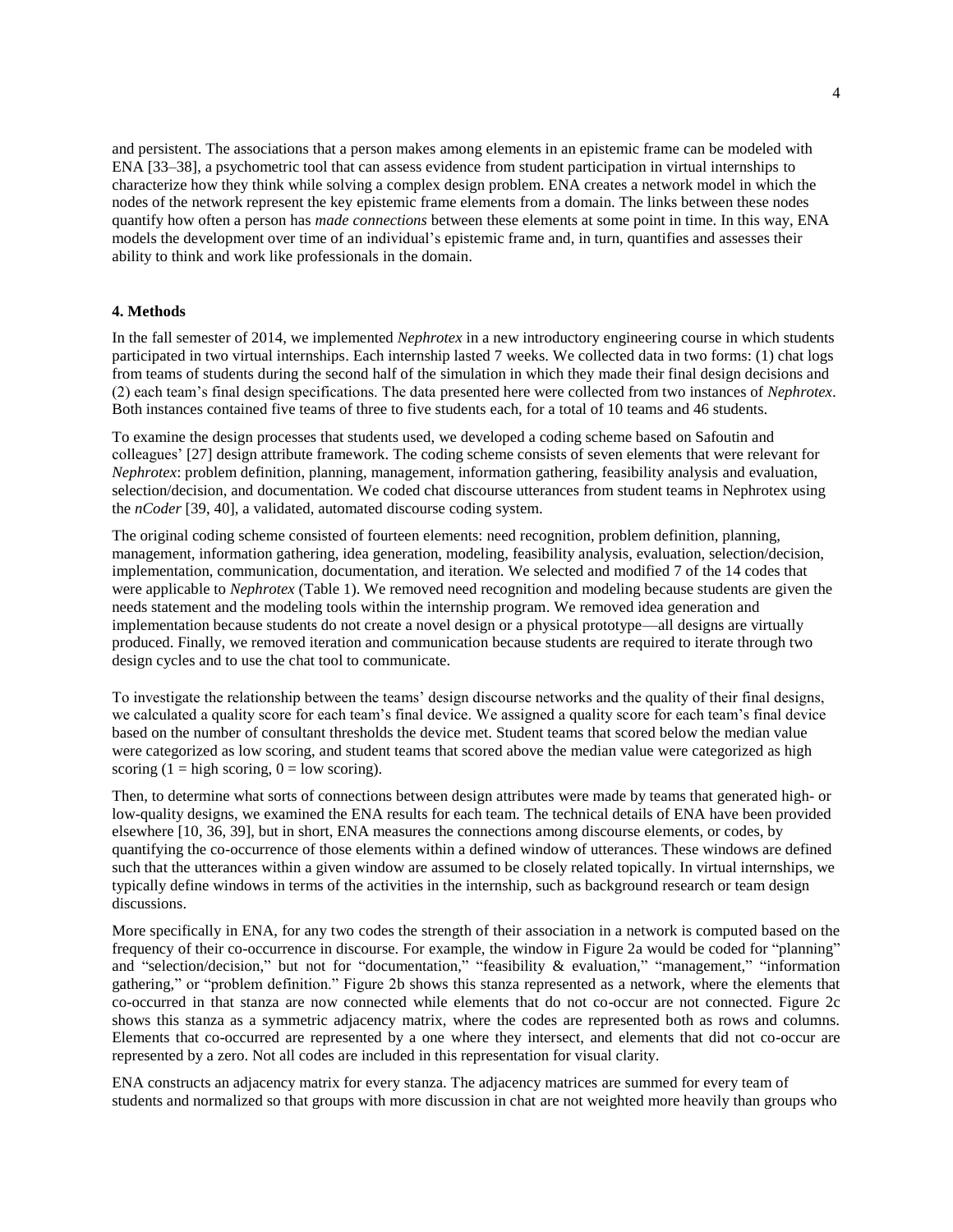had less discussion but used the same configuration of connections in their discourse. Finally, the matrices are represented as vectors in a high-dimensional space, and a singular value decomposition is conducted to rotate the vectors so as to show the greatest variance among the matrices. This approach is mathematically similar to a principal components analysis. In this rotated space, each team's adjacency matrix is represented as a point in highdimensional space that roughly corresponds to the network's centroid. Each dimension in this space can be interpreted by examining the loadings (rotation) matrix, which, again, is similar to the interpretation in a principal components analysis.

In sum, ENA can be used as a tool for examining the complex links and connections between key skills and ways of making decisions that occur during the authentic engineering design process. However, ENA is just one method for measurement and analysis of learning; modern approaches include a range of techniques. While each technique has its particular strengths in measuring learning, each also has limitations. For example, diagnostic classification and latent class models can be used to make statistical inferences about latent variables and their relationships to problem-solving tasks. However, current techniques require very large datasets to analyze even small numbers of latent classes; moreover, such models are not well suited to the analysis of data in ill-formed problem settings, such as authentic engineering design problems. At another end of the spectrum, techniques from discourse analysis are designed to investigate rich sets of data about problem solving; however, extant methods are not well suited to large data sets or large numbers of students. Additionally, ENA examines the co-occurrence of elements within a given segment of time and is able to model the co-occurrences across these time segments. Other methods may not consider the connections within each time segmentation or allow for network representations of the discourse.

By providing a quantitative model of engineering design thinking that measures connections between critical design skills, ENA provides more than merely a technical advance in the science of measurement and assessment. It lays the foundation for analyzing creativity and innovation in design tasks by providing an approach to quantifying expertise in ill-formed problem domains, such as engineering design.

In a previous study, we used similar methods with a preliminary coding scheme [39]. In this current study, we revised the coding scheme and present the refined results.

#### **5. Results**

The first two dimensions of ENA results for this study (Figure 3) show that there is some distinction between the groups with low-quality devices and the groups with high-quality devices. In particular, the groups with low-quality devices have lower values on dimension one, and the groups with high-quality devices have higher values on dimension one.

To gain more insight into the differences between student groups that generate low- and high-quality devices, we plotted the mean network connections for each group (Figure 4). The connections distinguishing the low- and highscoring groups are connections to management. That is, the discourse of student teams that generated high-quality devices on average showed more connections between management talk and other elements of engineering design thinking than the discourse of student teams that generated low-quality devices.

As reflected in the discourse networks, student teams that generated high-quality devices engaged in discourse that involved managing their decision making and planning (Table 2).

Because student teams that made more connections with management in their networks are mostly located on the right in figure 3, we can interpret ENA dimension 1 as an Integrated Management score. A higher Integrated Management score (i.e., a rightward shift on ENA dimension 1) indicates that a team is making *more connections between management and other aspects of engineering design thinking*.

There was a significant difference between design discourse networks on the Integrated Management dimension (ENA dimension 1) for student teams that produced high-quality designs  $(M = .168, SD = .14)$  and student teams that produced low-quality designs  $(M = -168, SD = 0.12 t(10)=3.9, p<0.01)$ . The effect size, Cohen's d, was equal to 1.0, which indicates a large difference between the two groups.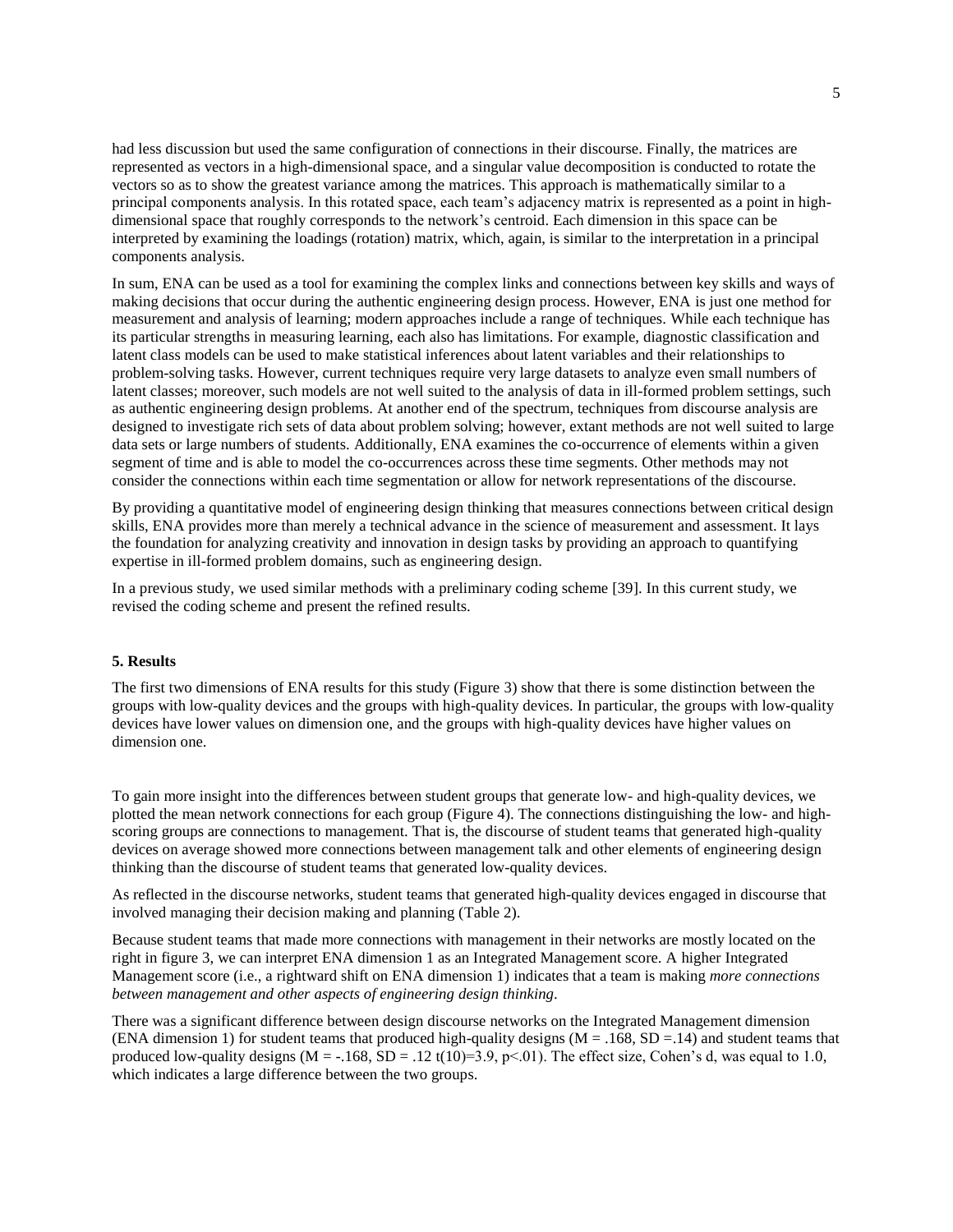# **6. Discussion**

The results above show that ENA can be used to quantify student teams' qualitative discourse in *Nephrotex*, a virtual internship program for first-year undergraduate engineering students. Taken together, the discourse networks and the device quality scores reveal that student teams that integrated management with all the design attributes were more likely to produce high-quality devices. Thus, ENA and device quality scoring can be used together to assess the extent to which students make connections among critical design components and to make claims about student teams' design abilities. More broadly, the data suggest that ENA in coordination with other measures from activities within a virtual internship can reveal the development of students' engineering design thinking and understanding.

The purpose in using virtual internships and ENA together is twofold. First, virtual internships offer theoreticallygrounded engineering learning environments in which students can experience authentic ways in which engineers frame, investigate, and solve problems. We do not suggest that virtual internships should replace all other engineering design learning opportunities; there are clear advantages to working with real materials and real problems at different points in a student's learning trajectory. Rather, virtual internships have several key affordances: (1) the design space is fully mapped, meaning that students are making design choices from a database [10, 17]; (2) problems can be posed and scaffolded within the virtual internship such that no prior engineering knowledge is required without reducing the authenticity of the experience; and (3) rich data on student thinking can be captured for subsequent analysis [17, 41].

Second, assessing student data from virtual internships with ENA offers a model for measuring engineering design thinking and 21<sup>st</sup>-century engineering skills. To date, ENA has been used as a form of summative assessment and as not yet been integrated into virtual internships as a form of formative assessment. However, these results show that ENA could potentially allow for assessment of student thinking *as the student is performing tasks*. In turn, the assessment can provide instructors with real-time feedback while the student is interacting in the learning environment. Instructors can then intervene early in the student's learning trajectory. For example, in the results above, the quality of a design is positively correlated with integrated management skills. Using this measurement, an instructor can identify groups that are not managing their time and resources efficiently, and then mentor the students in terms of developing their management skills, which should ultimately lead to higher quality final designs.

Perhaps most importantly, using virtual internships and ENA together provides an opportunity to standardize assessment of engineering design abilities. Within the virtual internships, all students can be given the same realworld problem to solve and identical resources with which to solve it, providing a basis for standardized assessment. Using an assessment model that includes ENA and other outcome measures from the virtual internship, we can make assessment claims about students' design thinking, make valid comparisons among different students' design thinking, and measure students' design thinking against standards of design thinking that could be developed from real-world practice. In other words, virtual internships and ENA provide a standardized test that actually measures what we value—engineering design thinking.

### **7. Conclusion**

Virtual internships provide an environment in which students with no prior engineering training can engage in authentic engineering practices as they frame, investigate, and solve realistic engineering design problems. Through these internships, students learn basic engineering knowledge, skills, and practices, and they begin to form the epistemic frames of professional design engineers—that is, they learn to think like designers. Because all the activities occur in a fully mapped online learning environment, virtual internships produce rich data on student learning, and ENA allows us to assess the extent to which students learn to design in the way professional engineers do. The combination of these approaches offers significant potential for improving learning outcomes in cornerstone engineering design courses and standardizing assessment of engineering design thinking.

### **Acknowledgements**

This work was funded in part by the MacArthur Foundation and by the National Science Foundation through grants DRL-0918409, DRL-0946372, DRL-1247262, DRL-1418288, DUE-0919347, DUE-1225885, EEC-1232656, EEC-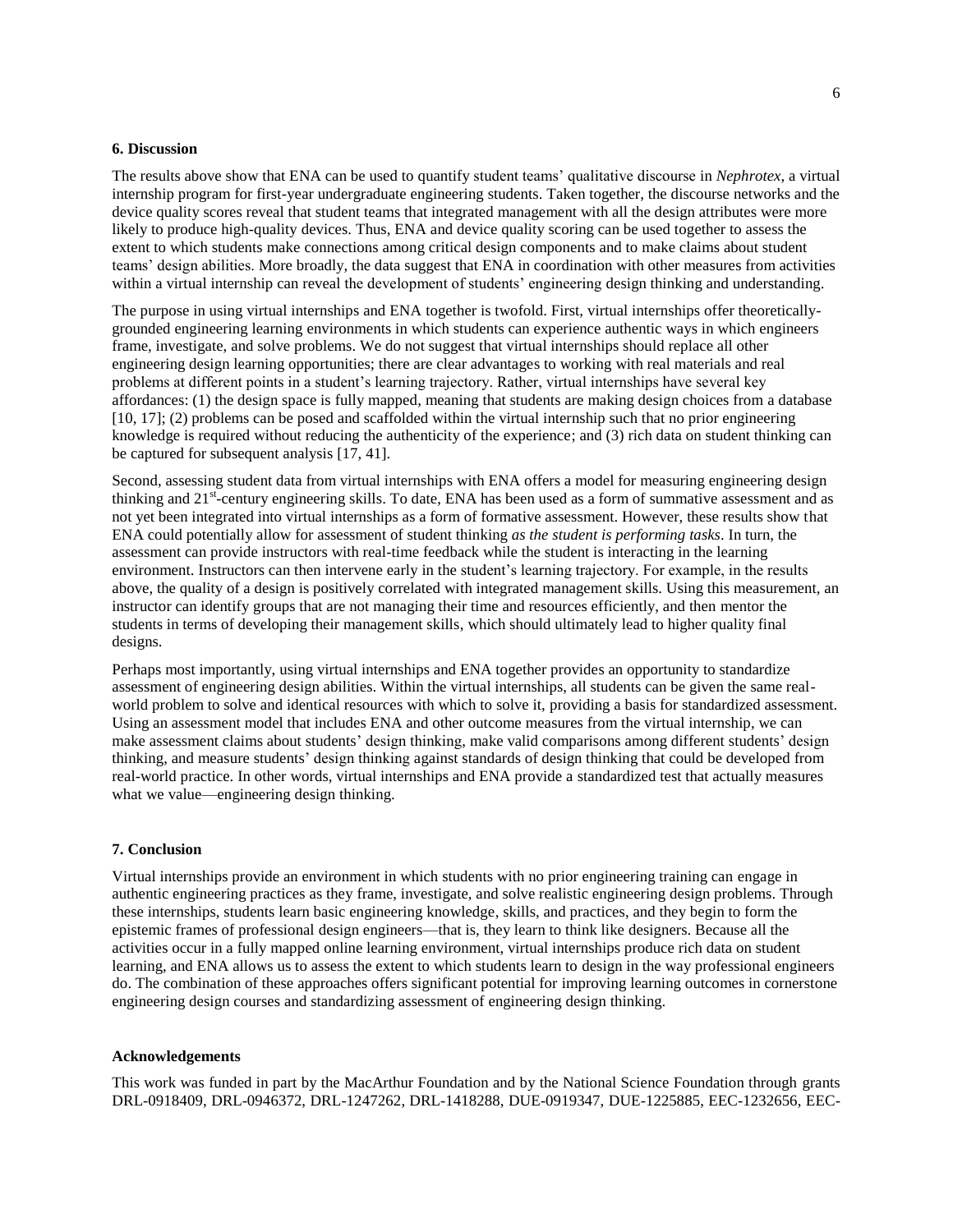1340402, and REC-0347000. The opinions, findings, and conclusions do not reflect the views of the funding agencies, cooperating institutions, or other individuals.

### **References**

- [1] C. Dym, A. Agogino, O. Eris, D. Frey, and L. Leifer, Engineering design thinking, teaching and learning, *Journal of Engineering Education*, **94**(1), 2005, pp. 103–120.
- [2] K. T. Ulrich and S. D. Eppinger, *Product Design and Development*, New York: McGraw-Hill, 2011.
- [3] C. L. Dym and P. Little, *Engineering Design: A Project-Based Introduction*, 2nd ed, Hoboken, NJ: Wiley, 2003.
- [4] L. L. Bucciarelli, *Designing Engineers*, Cambridge, MA: The MIT Press, 1994.
- [5] L. L. Bucciarelli, *Engineering Philosophy*, 1st ed, The Netherlands: Delft University Press, 2003.
- [6] D. A. Schön, *Educating the reflective practitioner: Toward a new design for teaching and learning in the professions*, San Francisco: Jossey-Bass, 1987.
- [7] T. Litzinger, L. R. Lattuca, R. Hadgraft, and W. Newstetter, Engineering education and the development of expertise, *Journal of Engineering Education*, 100(1), 2011, pp. 123–150.
- [8] L. J. Shuman, M. Besterfield‐Sacre, and J. McGourty, The ABET 'professional skills'—can they be taught? Can they be assessed?, *Journal of Engineering Education*, 94(1), 2005, pp. 41–55.
- [9] R. Bailey and Z. Szabo, Assessing engineering design process knowledge, *International Journal of Engineering Education*, 22(3), 2007 pp. 508–518.
- [10] G. Arastoopour, N. C. Chesler, and D. W. Shaffer, Epistemic persistence: A simulation-based approach to increasing participation of women in engineering, *Journal of Women and Minorities in Science and Engineering*, 20(3), 2014, pp. 211–234.
- [11] G. Arastoopour, N. C. Chesler, C. M. D'Angelo, J. W. Opgenorth, C. B. Reardan, N. P. Haggerty, C. G. Lepak, and D. W. Shaffer, Nephrotex: Measuring first year students' ways of professional thinking in a virtual internship, *American Society for Engineering Education Annual Conference*, San Antonio, TX, 2012.
- [12] N. C. Chesler, G. Arastoopour, C. M. D'Angelo, and D. W. Shaffer, Use of a professional practice simulation in a first year introduction to engineering course, *American Society for Engineering Education Annual Conference*, Vancouver, BC, Canada, 2011.
- [13] C. M. D'Angelo, D. W. Shaffer, and N. C. Chesler, Undergraduate engineers engaging and reflecting in a professional practice simulation, *American Society for Engineering Education Annual Conference*, Vancouver, BC, Canada, 2011.
- [14] C. M. D'Angelo, G. Arastoopour, N. C. Chesler, and D. W. Shaffer, Collaborating in a virtual engineering internship, *Computer Supported Collaborative Learning Conference*, Hong Kong, Hong Kong SAR, 2011.
- [15] D. W. Shaffer, *Epistemic games to improve professional skills and values*. Paris, France: Organisation for Economic Cooperation and Development, 2007.
- [16] G. Arastoopour, N. C. Chesler, C. M. D'Angelo, J. Opgenorth, C. Reardan, N. Haggerty, C. Lepak, and D. W. Shaffer, Epistemic persistence: A simulation-based approach for increasing women in engineering, *American Educational Research Association Annual Conference*, San Francisco, CA, 2013.
- [17] N. C. Chesler, G. Arastoopour, C. M. D'Angelo, E. A. Bagley, and D. W. Shaffer, Design of professional practice simulator for educating and motivating first-year enginnering students, *Advances in Engineering Education*, 3(3), 2013, pp. 1–29.
- [18] N. C. Chesler, A. R. Ruis, W. Collier, Z. Swiecki, G. Arastoopour, and D. W. Shaffer, A novel paradigm for engineering education: Virtual internships with individualized mentoring and assessment of engineering thinking, *Journal of Biomechanical Engineering*, 137(2), 2015, pp. 024701:1–8.
- [19] G. Arastoopour and D. W. Shaffer, Measuring social identity development in epistemic games, *Computer Supported Collaborative Learning Conference*, Madison, WI, 2013.
- [20] G. Arastoopour, W. Collier, N. C. Chesler, J. Linderoth, and D. W. Shaffer, Measuring the complexity of simulated engineering design problems, *American Society for Engineering Education*, Seattle, WA, 2015.
- [21] ABET, Criteria for Accrediting Engineering, 2014.
- [22] L. McKenzie, M. Trevisan, D. Davis, and S. Beyerlein, Capstone design courses and assessment: A national study, *American Society for Engineering Education Conference*, Salt Lake City, UT, 2004.
- [23] R. Bailey and Z. Szabo, Assessing Engineering Design Process Knowledge, *International Journal of Engineering Education,* 22(3), 2006, pp. 508–518.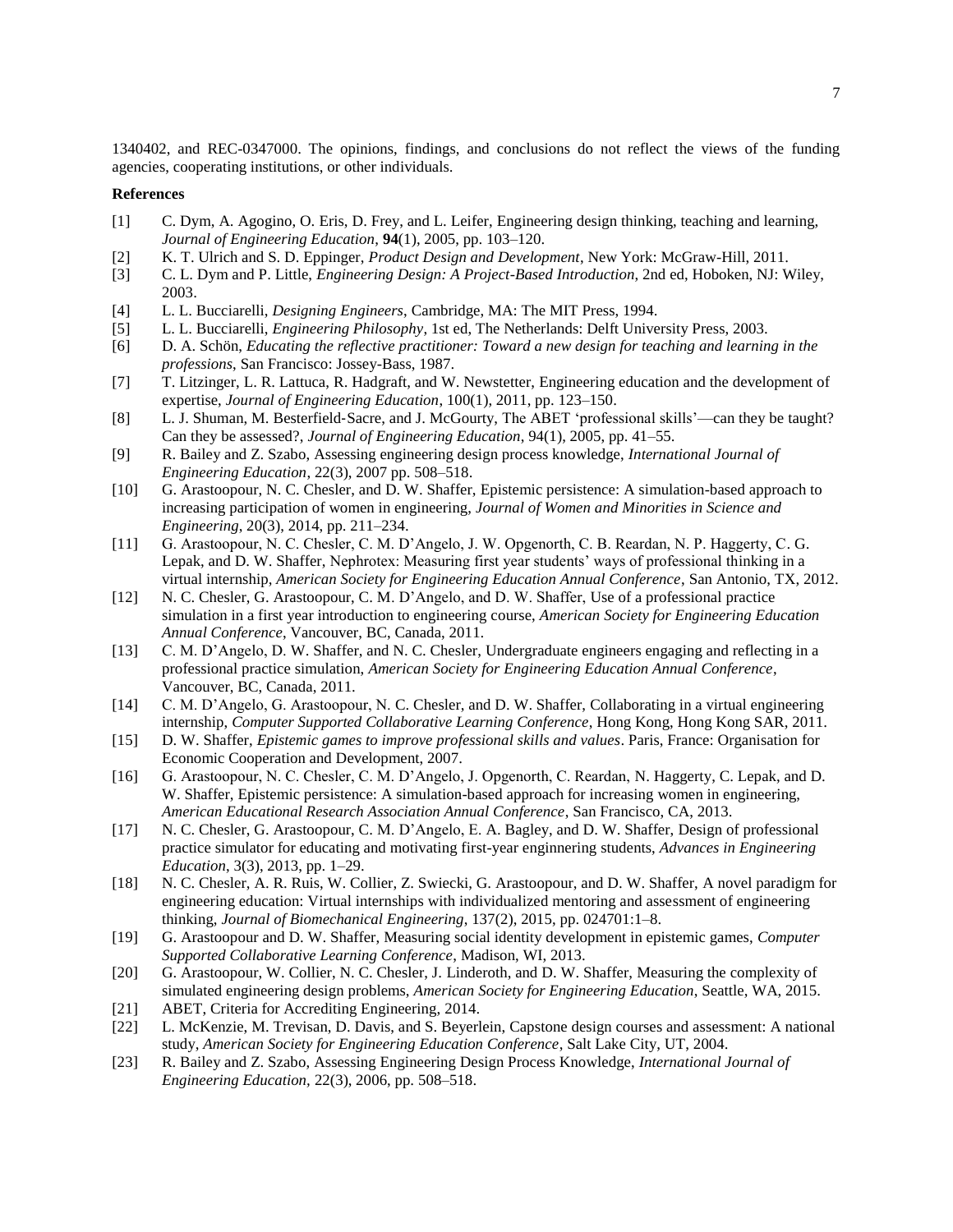- [24] R. L. Nagel, O. Pierrakos, and J. K. Nagel, A Versatile Guide and Rubric to Scaffold and Assess Engineering Design Projects, *ASEE Annual Conference & Exposition*, Atlanta, GA, 2013.
- [25] N. J. Mourtos, Defining, Teaching, and Assessing Engineering Design Skills, *International Journal of Quality Assurance in Engineering and Technology Education*, 2(1), 2012, pp. 14–30.
- [26] D. Davis, M. Trevisan, R. Gerlick, S. Howe, and S. College, Assessing Design and Reflective Practice in Capstone Engineering Design Courses, *ASEE Annual Conference & Exposition*, Austin, TX, 2009.
- [27] M. J. Safoutin, C. J. Atman, R. Adams, T. Rutar, J. C. Kramlich, and J. L. Fridley, A design attribute framework for course planning and learning assessment, *IEEE Transactions on Education*, 43(2), 2000, pp. 188–199.
- [28] R. S. Adams, S. R. Daly, L. M. Mann, and G. Dall'Alba, Being a professional: Three lenses into design thinking, acting, and being, *Design Studies*, 32(6), 2011, pp. 588–607.
- [29] D. Saffer, Thinking About Design Thinking, 2005, [Online], Available: http://www.odannyboy.com/2005/03/thinking-about-design-thinking/.
- [30] D. W. Shaffer, *How Computer Games Help Children Learn*, New York: Palgrave, 2007.
- [31] D. W. Shaffer, Epistemic frames for epistemic games, *Computers & Education*, 46(3), 2006, pp. 223–234.
- [32] D. W. Shaffer, Epistemic frames and islands of expertise: Learning from infusion experiences, in Y. Kafai, W. A. Sandoval, N. Enyedy, A. S. Nixon, and F. Herrera (eds), *Proceedings of the Sixth International Conference of the Learning Sciences*, Santa Monica, CA, Erlbaum, 2004, pp. 473–480.
- [33] P. Nash and D. W. Shaffer, Epistemic trajectories: Mentoring in a game design practicum, *Instructional Science*, 41(4), 2013, pp. 745–771.
- [34] D. W. Shaffer and J. P. Gee, The Right Kind of GATE: Computer games and the future of assessment," in M. Mayrath, D. Robinson, and J. Clarke-Midura (eds), *Technology-Based Assessments for 21st Century Skills: Theoretical and Practical Implications from Modern Research*, Information Age Publications, 2012.
- [35] A. A. Rupp, S. Sweet, and Y. Choi, Modeling learning trajectories with epistemic network analysis: A simulation-based investigation of a novel analytic method for epistemic games, *Educational Data Mining Conference*, Pittsburgh, PA, 2010.
- [36] D. W. Shaffer, D. Hatfield, G. Svarovsky, P. Nash, A. Nulty, E. A. Bagley, K. Franke, A. Rupp, and R. Mislevy, Epistemic Network Analysis: A prototype for 21st century assessement of learning, *International Journal of Learning and Media*, 1(1), 2009, pp. 1–21.
- [37] A. Rupp, M. Gustha, R. Mislevy, and D. W. Shaffer, Evidence-centered design of epistemic games: Measurement principles for complex learning environments, *Journal of Technology, Learning and Assessment*, 8(4), 2010, pp. 4-47.
- [38] D. W. Shaffer, User guide for Epistemic Network Analysis web version 3.3, Games and Professional Simulations Technical Report 2014-1, Madison, WI, 2014.
- [39] G. Arastoopour, Z. Swiecki, N. C. Chesler, and D. W. Shaffer, Epistemic Network Analysis as a Tool for Engineering Design Assessment, *American Society for Engineering Education Annual Conference*, Seattle, WA, 2015.
- [40] D. W. Shaffer, F. Borden, A. Srinivasan, J. Saucerman, G. Arastoopour, W. Collier, A. R. Ruis, and K. A. Frank, The nCoder: A Technique for Improving the Utility of Inter-Rater Reliability Statistics, Games and Professional Simulations Technical Report 2015-01, Madison, WI, 2015.
- [41] G. Svarovsky, Unpacking the Digital Zoo: An analysis of the learning processes within an engineering epistemic game, (Unpublished doctoral dissertation), University of Wisconsin-Madison, 2009.

### **Authors' Biographies**

Golnaz Arastoopour is a PhD student in the Department of Educational Psychology at the University of Wisconsin-Madison. She studied Mechanical Engineering at the University of Illinois at Urbana-Champaign. While earning her Bachelor's degree in engineering, she worked as a computer science instructor and headlined a project to develop a curriculum for middle school students. She then earned her M.A. in mathematics education at Columbia University's Teachers' College and taught in the Chicago Public School system for two years. Currently, Golnaz is working with the Epistemic Games Research Group where she has led the efforts on engineering virtual internship simulations for high school and first year undergraduate students. Golnaz's current research is focused on how players learn engineering design in real-world and virtual professional environments and how to assess engineering design thinking.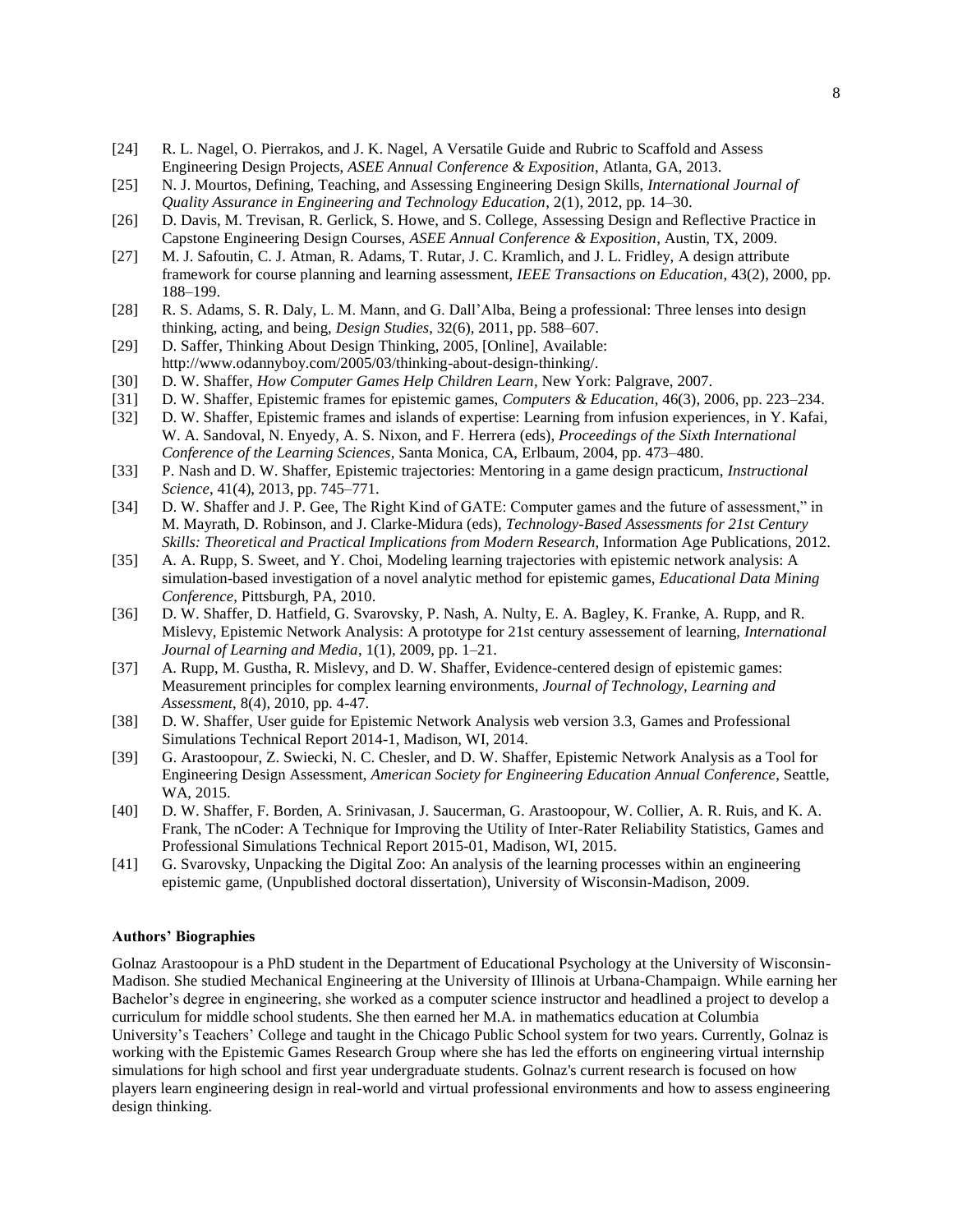David Williamson Shaffer is a Professor at the University of Wisconsin-Madison in the Department of Educational Psychology and a Game Scientist at the Wisconsin Center for Education Research. Before coming to the University of Wisconsin, Dr. Shaffer taught grades 4-12 in the United States and abroad, including two years working with the Asian Development Bank and US Peace Corps in Nepal. His M.S. and Ph.D. are from the Media Laboratory at the Massachusetts Institute of Technology, and he taught in the Technology and Education Program at the Harvard Graduate School of Education. Dr. Shaffer was a 2008-2009 European Union Marie Curie Fellow. He studies how new technologies change the way people think and learn, and his most recent book is *How Computer Games Help Children Learn*.

Zachari Swiecki is a PhD student in the Department of Educational Psychology at UW Madison. He earned his Bachelor's degree in mathematics and physics at the University of Alabama-Tuscaloosa. He is interested in the ways digital tools affect thinking, the design of virtual learning environments, and the development of innovative assessment techniques within those environments. He is currently in the Epistemic Games Group working on the design of virtual internships and tools that will allow teachers and curriculum designers to develop their own virtual internships.

A. R. Ruis is a member of the Epistemic Games Group in the Wisconsin Center for Education Research and a fellow of the Medical History and Bioethics Department at the University of Wisconsin-Madison. He holds a B.A. and B.S. from the University of California, Davis, and an M.A. and Ph.D. from the University of Wisconsin-Madison.

Naomi C. Chesler is Vilas Distinguished Achievement Professor of Biomedical Engineering with affiliate appointments in Educational Psychology as well as Pediatrics, Medicine and Mechanical Engineering. Her research interests include vascular biomechanics, hemodynamics, and cardiac function, as well as the factors that motivate students to pursue and persist in engineering careers, with a focus on women and under-represented minorities.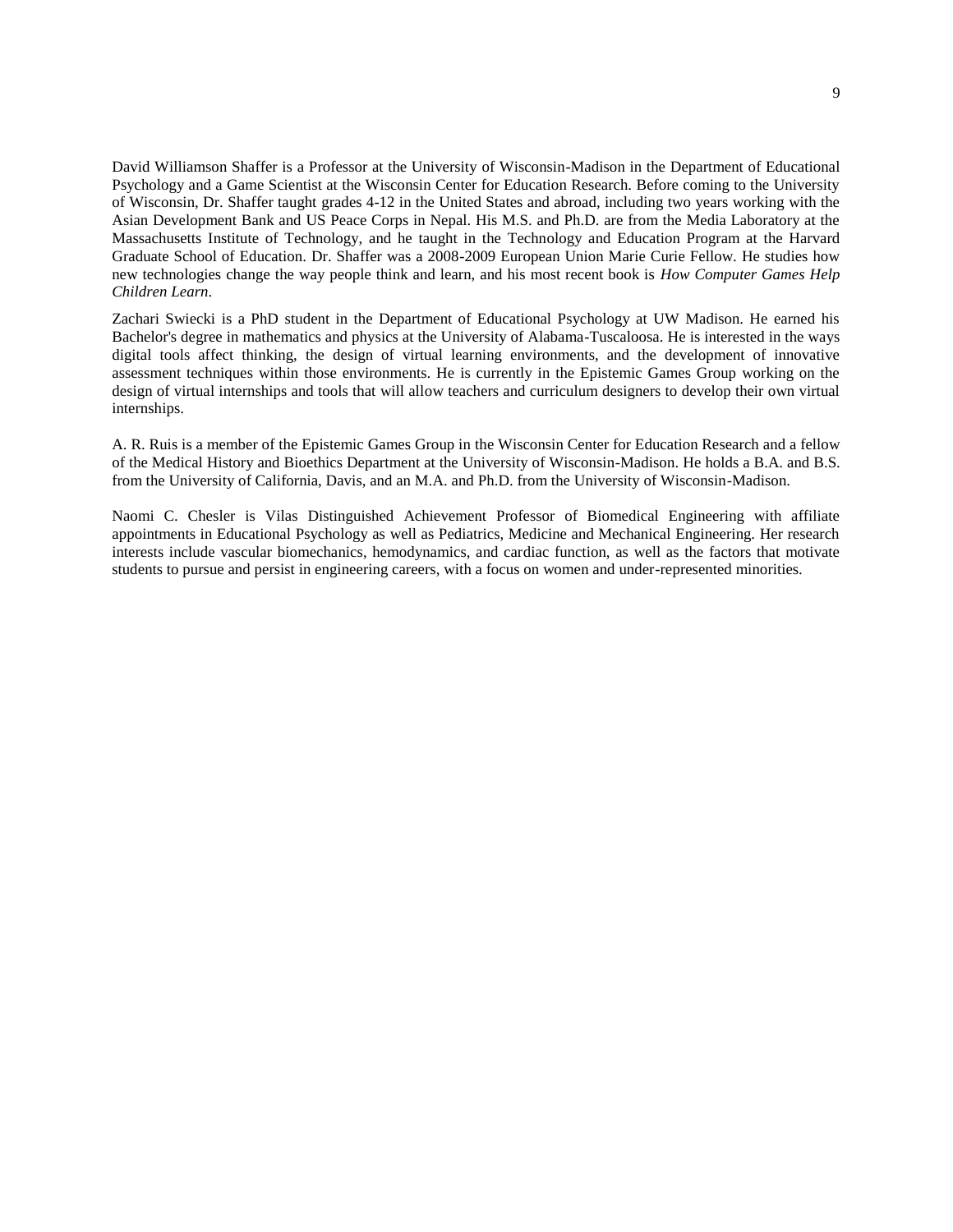# **Figures and Tables**



Figure 1: (a) The simulated engineering design tool in *Nephrotex.* (b) A representation of the design space (the inputs and outputs) in *Nephrotex*; from the perspective of the interns, the relationships between inputs and outputs are initially opaque

| Table 1. Design coding scheme based on Safoutin and colleagues' design attribute framework applied to Nephrotex |  |
|-----------------------------------------------------------------------------------------------------------------|--|
| discourse.                                                                                                      |  |

| Code |                       | <b>Description</b>                                                                                                                                                                                                                                                         | <b>Actions</b>                                                                                                                                                          | <b>Examples</b>                                                                                                                                                                                                                                                                                                                                                                          |
|------|-----------------------|----------------------------------------------------------------------------------------------------------------------------------------------------------------------------------------------------------------------------------------------------------------------------|-------------------------------------------------------------------------------------------------------------------------------------------------------------------------|------------------------------------------------------------------------------------------------------------------------------------------------------------------------------------------------------------------------------------------------------------------------------------------------------------------------------------------------------------------------------------------|
| 1.   | Problem<br>Definition | Determining design<br>objectives and functional<br>requirements based on<br>needs statement,<br>identifying constraints<br>on the design problem,<br>and establishing criteria<br>for acceptability and<br>desirability of solutions.                                      | • Transform statement of<br>need to statement of<br>design objectives<br>(functional requirements).<br>• Identify or reference<br>constraints on the design<br>problem. | This material maximizes flux<br>which is very important to the<br>design because it allows patients<br>to have a shorter treatment time.<br>yes because some consultants<br>wanted to maximize flux while<br>others wanted to minimize cost                                                                                                                                              |
| 2.   | Planning              | Development of an<br>initial design strategy,<br>including an overall plan<br>of attack, decomposition<br>of design problem into<br>subtasks, prioritization<br>of subtasks,<br>establishment of<br>timetables and<br>milestones by which<br>progress may be<br>evaluated. | • Develop a design<br>strategy.<br>• Decompose problem<br>into subtasks where<br>appropriate.                                                                           | How about everyone describes<br>what the strengths and<br>weaknesses are of the material<br>they worked with based on their<br>previous designs?<br>Yes, we should each contribute<br>one prototype containing our<br>material, but we should keep the<br>other variables of each design<br>somewhat constant, so that we<br>can easily compare the results of<br>the different designs. |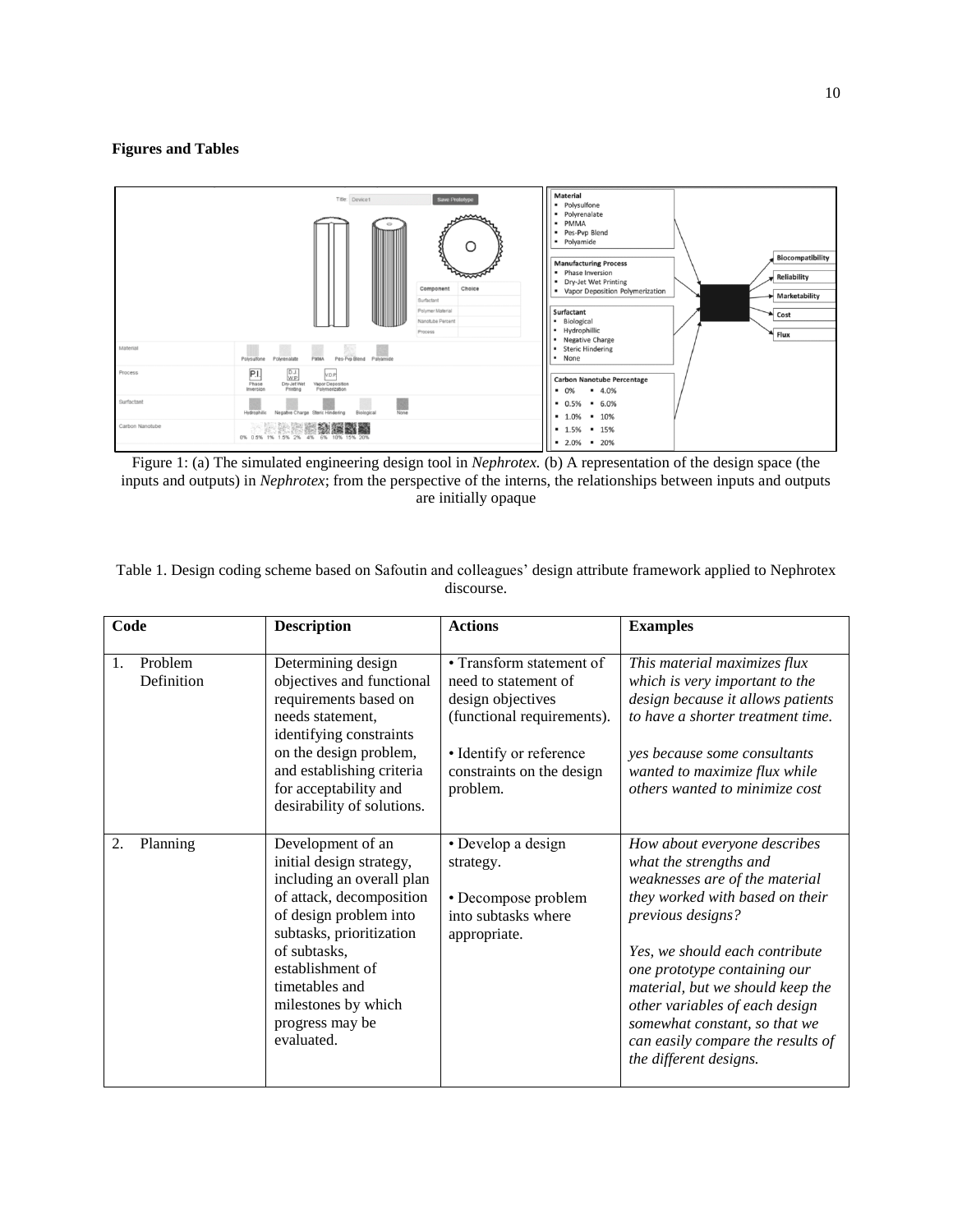| 3. | Management                              | Guidance of course of<br>action during design and<br>in response to changing<br>conditions.                                                                                                                                                                                                                                                                                   | • Manage time and<br>resources to meet<br>timetable and milestones.                                                                                                                                                                                                                                       | I think the deliverable is due at 5<br>so I don't think that would work<br>okay, guys I think the personal<br>deadline we should set is<br>midnight tonight.                                                                                                                                                                                                                                                                                                                                                                                       |
|----|-----------------------------------------|-------------------------------------------------------------------------------------------------------------------------------------------------------------------------------------------------------------------------------------------------------------------------------------------------------------------------------------------------------------------------------|-----------------------------------------------------------------------------------------------------------------------------------------------------------------------------------------------------------------------------------------------------------------------------------------------------------|----------------------------------------------------------------------------------------------------------------------------------------------------------------------------------------------------------------------------------------------------------------------------------------------------------------------------------------------------------------------------------------------------------------------------------------------------------------------------------------------------------------------------------------------------|
| 4. | Information<br>Gathering                | Gathering information<br>about the design<br>problem, including the<br>need for a solution, user<br>needs and expectations,<br>relevant engineering<br>fundamentals and<br>technology, and<br>feedback from users.                                                                                                                                                            | · Gather or reference data<br>to verify the existence of<br>a problem including data<br>on customer perceptions<br>and desires.<br>• Gather or reference<br>relevant engineering<br>fundamentals and<br>technological state-of-<br>the-art.                                                               | The graphs made all of the<br>options easily comparable in a<br>side to side format<br>We would need to make sure all<br>toxins can pass through the<br>membrane and anything that<br>needs to stay in the blood does<br>not get filtered out                                                                                                                                                                                                                                                                                                      |
| 5. | Feasibility<br>Analysis &<br>Evaluation | Evaluating feasibility of<br>alternatives or proposed<br>solutions by considering<br>stated constraints as well<br>as implied constraints<br>such as<br>manufacturability,<br>compatibility, cost, and<br>other criteria.<br>Objectively determining<br>suitability of alternatives<br>or proposed solutions by<br>comparing actual<br>performance to<br>evaluation criteria. | • Evaluate feasibility of<br>multiple alternatives in<br>terms of constraints.<br>• Recognize unstated<br>constraints such as<br>manufacturability or<br>assemblability in<br>evaluating designs.<br>· Use evaluation criteria<br>to objectively judge<br>acceptability, desirability<br>of alternatives. | That sounds good but if we<br>wanted a true base<br>model/cheapest we would have to<br>do no surfactant or CNT<br>I suppose for the patient,<br>Christopher's may be better, but<br>Scottland's is the only prototype<br>that met all the requirements.<br>I think mine would be a good<br>choice too actually because it<br>still meets the internal<br>consultants requests and is at<br>least a little less expensive<br>I think Prototype 3 on this last<br>testing batch gave the best<br>results, covering the most<br>aspects, most equally |
| 6. | Selection/Decision                      | Selection of the most<br>feasible and suitable<br>concept among design<br>alternatives.                                                                                                                                                                                                                                                                                       | · Discern feasible<br>solutions or partial<br>solutions<br>• Use evaluation to select<br>feasible alternative that<br>best satisfies objectives.                                                                                                                                                          | I think that prototype would<br>probably be the best option.<br>Okay, so then our prototype<br>would be PESPVP, Dry-jet wet,<br>hydrophilic, 20%CNT<br>Then yes let's use that device<br>So we each pick the one that we<br>think will perform the best, and<br>then compare them?<br>I think mine would be a good                                                                                                                                                                                                                                 |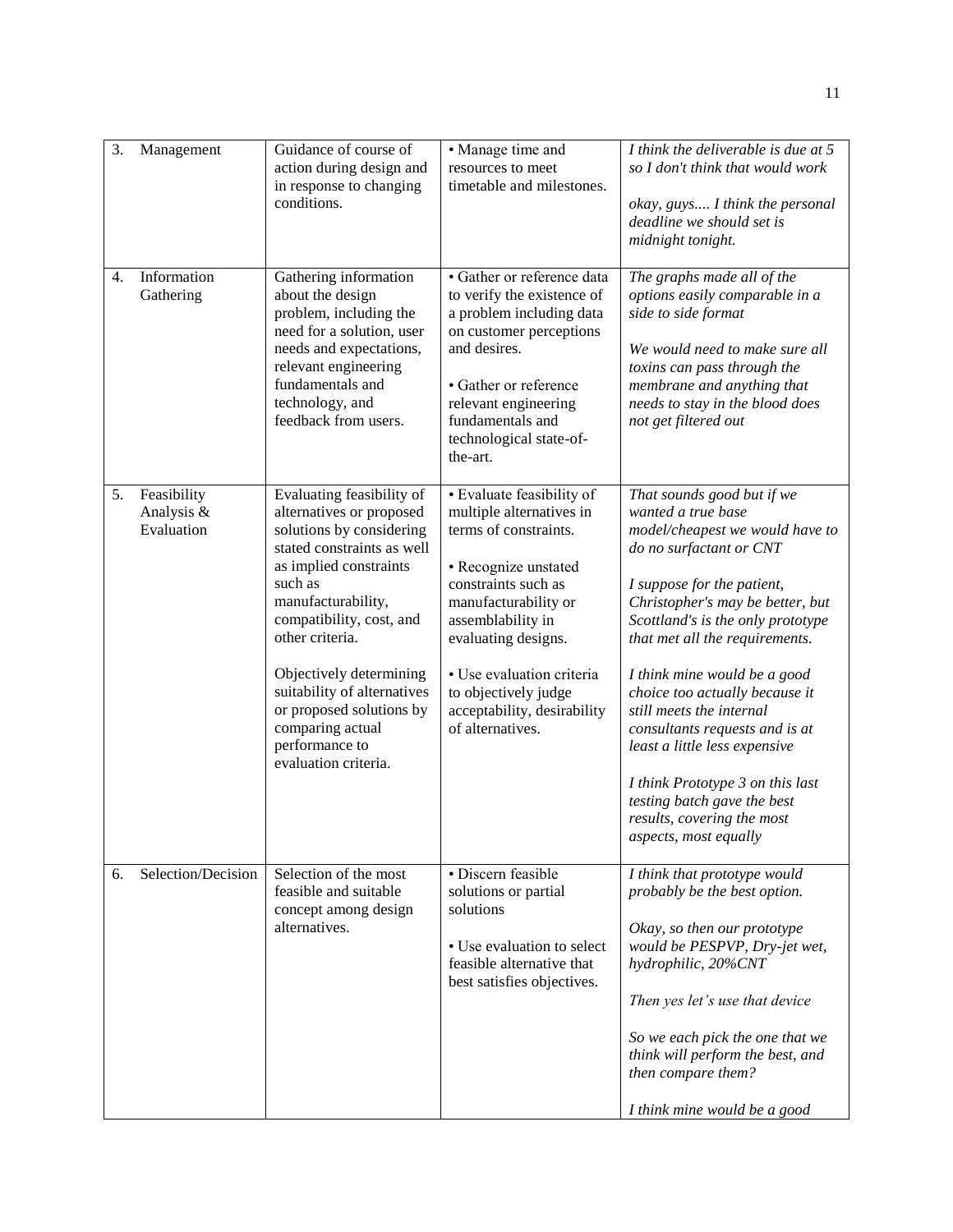|    |               |                                                                          |                                                                         | choice too actually because it<br>still meets the internal<br>consultants requests and is at<br>least a little less expensive |
|----|---------------|--------------------------------------------------------------------------|-------------------------------------------------------------------------|-------------------------------------------------------------------------------------------------------------------------------|
| 7. | Documentation | Production of usable<br>documents of record<br>regarding the design      | • Document decisions and<br>decision criteria.                          | We can also include a nice 3<br>sentence justification.                                                                       |
|    |               | process and design state,<br>including decision<br>history and criteria, | • Keep a journal or other<br>record of design<br>development.           | Alright I can post my notebook<br>after in the shared area                                                                    |
|    |               | project plan and                                                         |                                                                         | I have 4 designs and 3                                                                                                        |
|    |               | progress, intermediate<br>design states, finished                        | • Create and maintain<br>planning documents and                         | justifications in my notebook                                                                                                 |
|    |               | product, and use of<br>product.                                          | status assessment reports.                                              | We created a google document to<br>work in and we divided tasks                                                               |
|    |               |                                                                          | • Document the finished<br>product or process as<br>appropriate for the | among the group members                                                                                                       |
|    |               |                                                                          | discipline according to<br>standard practice.                           |                                                                                                                               |
|    |               |                                                                          |                                                                         |                                                                                                                               |

| "We should probably                | Planning           |  |
|------------------------------------|--------------------|--|
| $\vert$ decide if we want to focus | Selection/Decision |  |
| on one attribute and if we         |                    |  |
| want to hold anything constant."   |                    |  |
|                                    |                    |  |





Figure 2b. Example stanza represented as a network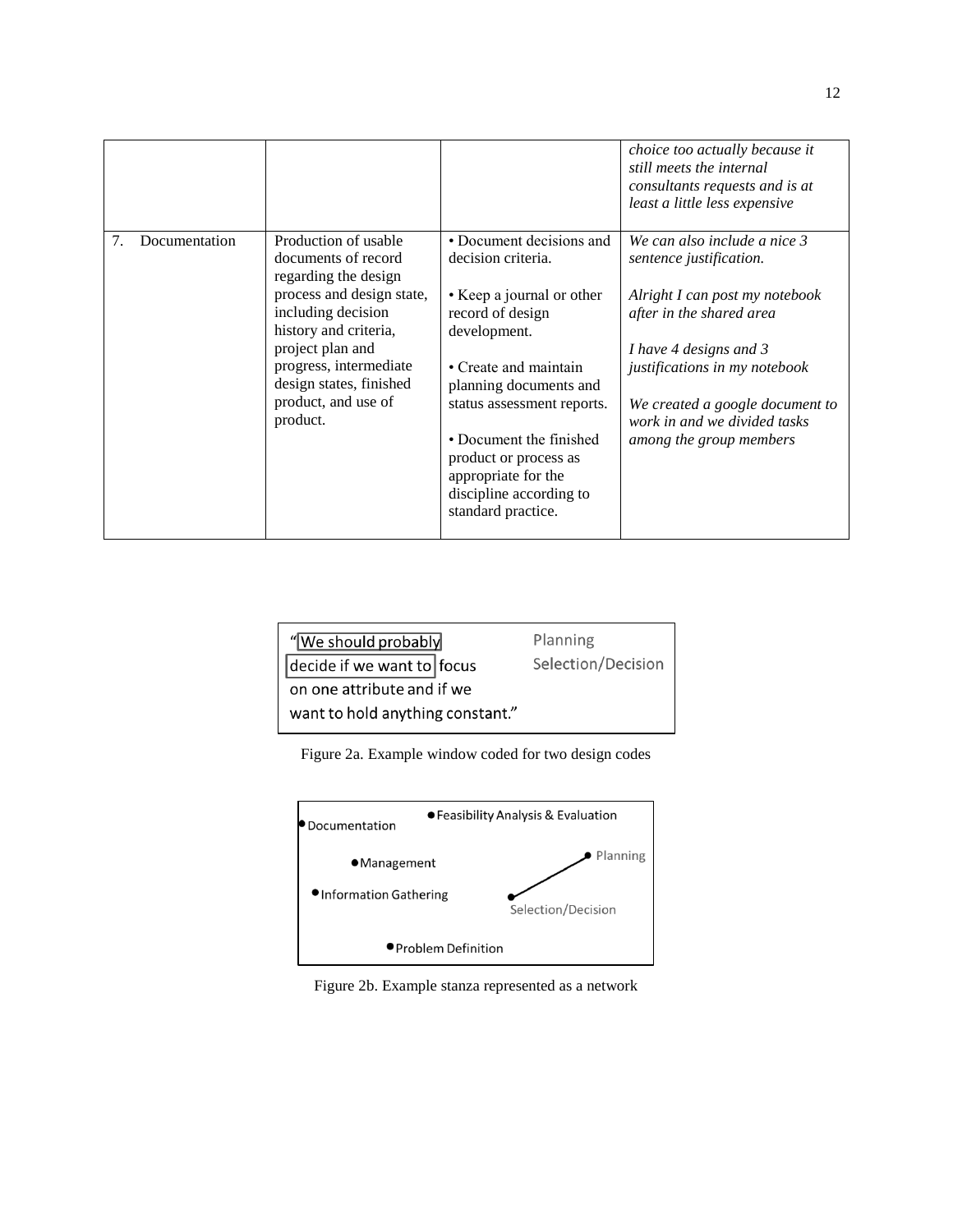|                         | <b>Planning</b> | Selection/Decision | <b>Documentation</b> | $\cdots$ |
|-------------------------|-----------------|--------------------|----------------------|----------|
| <b>Planning</b>         | 0               |                    | 0                    |          |
| Selection/Decision $ 1$ |                 | 0                  | 0                    | $\cdots$ |
| <b>Documentation</b>    | 0               | 0                  | 0                    |          |
| $\cdots$                |                 | $\cdots$           |                      |          |

Figure 2c. Example stanza represented as an adjacency matrix



Figure 3. First two dimensions of ENA results for student groups that generate low-quality devices (labeled with L) and student groups that generate high-quality devices (labeled with H). The points represent the centroids of each group's network. The squares represent the means of the points. The first dimension (X) accounts for 37% of the variance in the data, and the second dimension (Y) accounts for an additional 23%. A higher score on dimension 1 indicates more connections to management and a higher score on dimension 2 indicates more connections with selection/decisions.